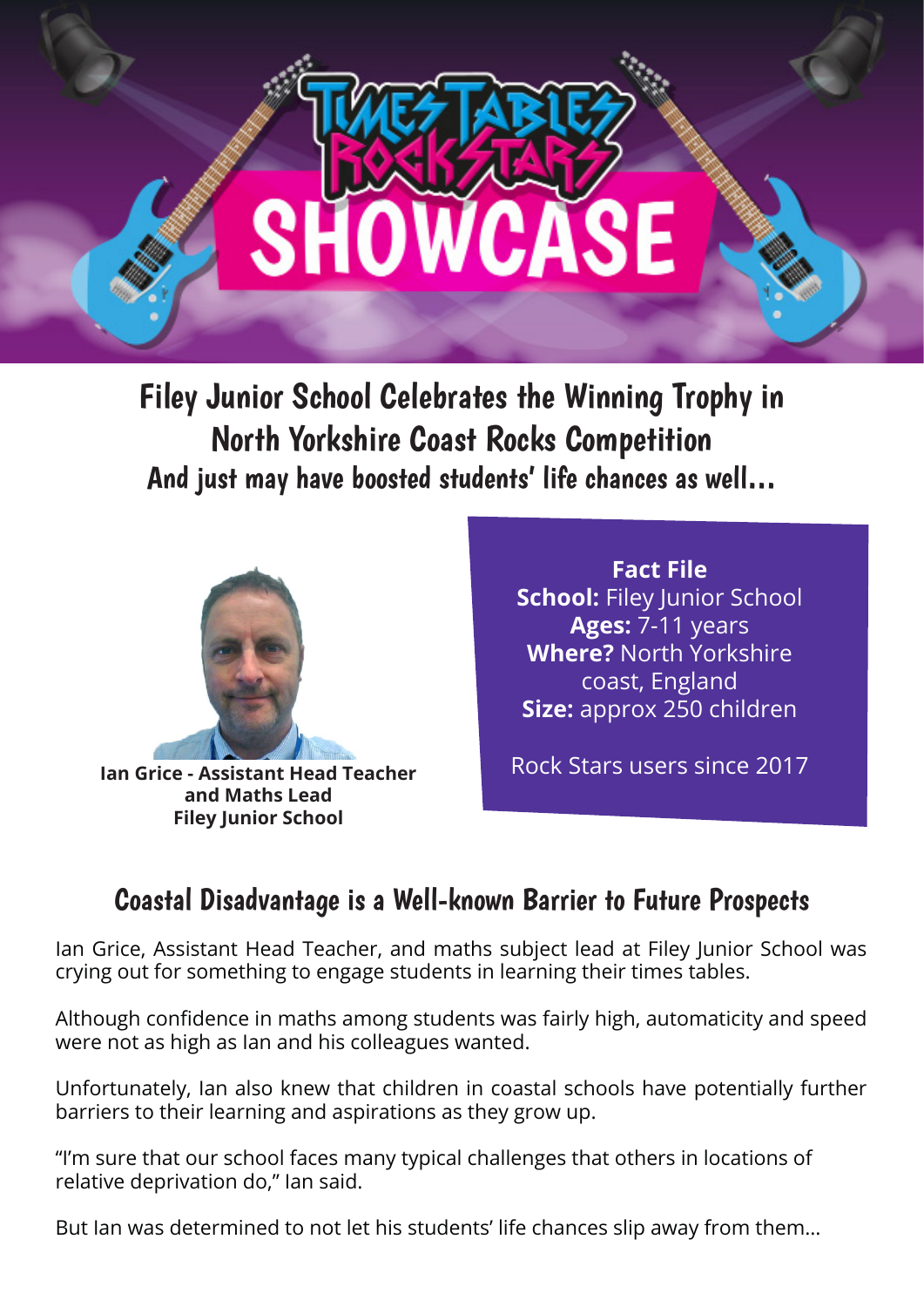## Rock Heroes

Ian snapped up the chance of getting Times Tables Rock Stars!

"It looked exciting and fun for the pupils to use. Earning coins to customise the avatars looked like a nice incentive for the children. Although we use other methods to help the children learn the tables conceptually, Times Tables Rock Stars is a great way to help test what they already know."

Ian uses Times Tables Rock Stars as part of their daily maths lessons and was impressed by how easy it was to upload and edit pupil details.

"We encourage its use to get quicker when they have got to grips with the basic facts of a table. Recent developments such as Automatic Training Mode and Jamming have made me even more confident in asking children to use TT Rock Stars, as it enables children to work at a level that is suitable for them."

Ian is so proud of how his students are succeeding…

"Children who regularly score 25/25 get awarded a special star badge! This has really encouraged children to succeed. We also purchase Rock Hero badges from you to reward those who are super-fast! We use Class Dojo to celebrate these achievements."

## "It looked exciting and fun for the pupils to use."

## A Stunning Achievement

Filey Junior School's achievements don't stop there.

Class 11 came a triumphant **1st** in North Yorkshire Coast Rocks.

"Class 11 really acted as a team and were absolutely determined from the start that they would win. They all wanted to be in at break times to top up their scores and also worked hard at home."

"They all wanted to be in at break times to top up their scores and also worked hard at home."